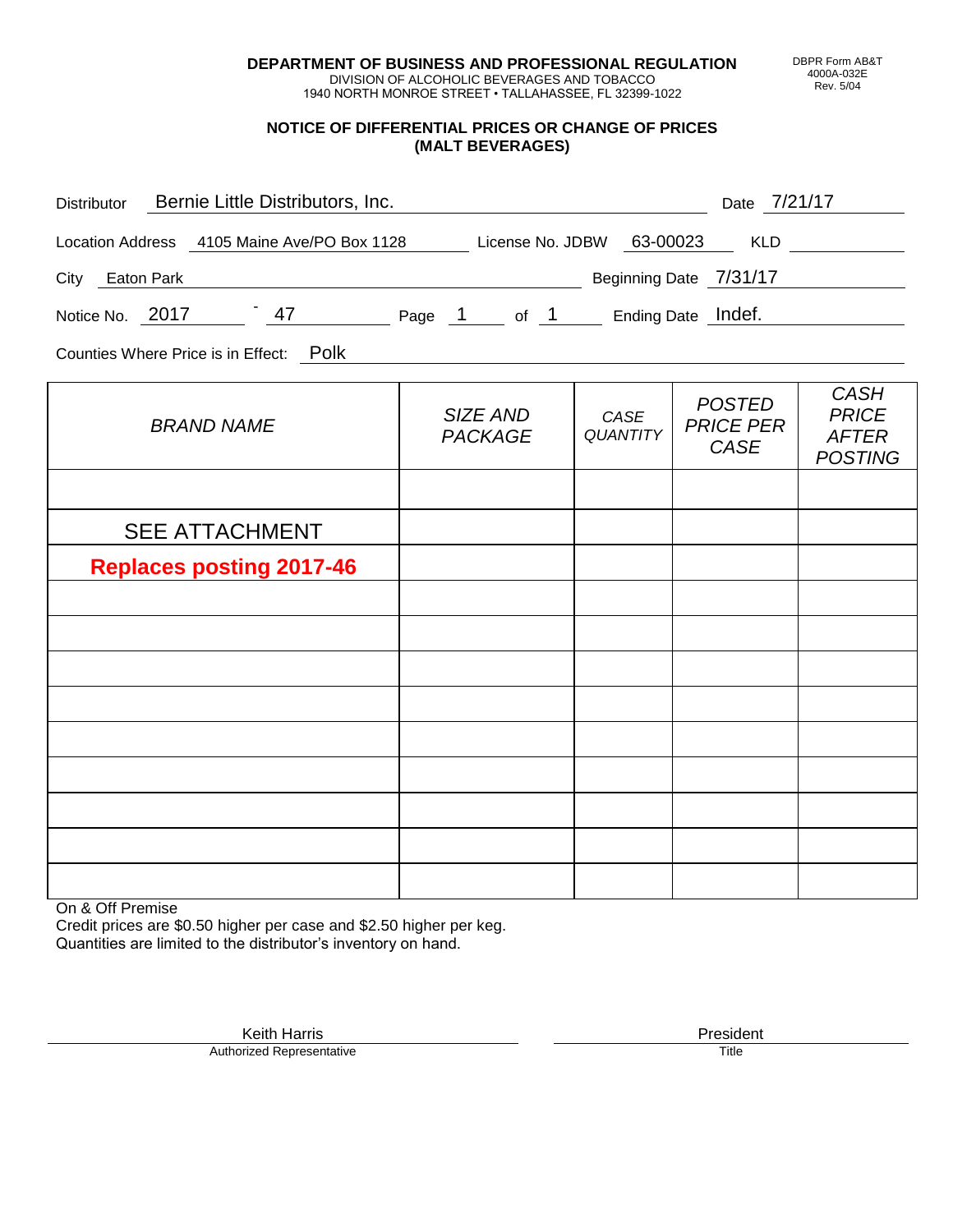# **BERNIE LITTLE DISTRIBUTORS, INC. DRAFT QUANTITY DISCOUNT PRICE LIST Polk County**

#### **Prices effective July 31, 2017**

| , ,,,,,,,,,,,,,,,,,,,,,                  |              |             |                | <b>Current</b>         |               |                  |              |              |
|------------------------------------------|--------------|-------------|----------------|------------------------|---------------|------------------|--------------|--------------|
| <b>BRANDS</b>                            | <b>ITEM#</b> | <b>SIZE</b> | <b>GALLONS</b> | <b>Frontline</b>       |               | $1 - 4$          | $5 - 9$      | $10+$        |
| <b>BASS ALE</b>                          | 12099        | $1/2$ BBL   | 15.5           | \$<br>125.00           | $\mathbf{\$}$ | 125.00           | \$<br>122.00 | \$<br>118.00 |
| <b>BECK'S</b>                            | 12199        | $1/2$ BBL   | 15.5           | \$<br>125.00           | \$            | 125.00           | \$<br>122.00 | \$<br>118.00 |
| <b>BECK'S OKTOBERFEST</b>                | 12498        | $1/2$ BBL   | 15.5           | \$<br>125.00           | \$            | 125.00           | \$<br>122.00 | \$<br>118.00 |
| <b>BLUE POINT BLUEBERRY ALE</b>          | 10199        | $1/2$ BBL   | 15.5           | \$<br>165.00           | \$            | 165.00           | \$<br>134.00 | \$<br>100.00 |
| <b>BLUE POINT HOPTICAL ILLUSION</b>      | 15199        | $1/2$ BBL   | 15.5           | \$<br>195.00           | \$            | 195.00           | \$<br>195.00 | \$<br>195.00 |
| <b>BLUE POINT NEW YORK OYSTER STOUT</b>  | 38699        | $1/2$ BBL   | 15.5           | \$<br>195.00           | \$            | 195.00           | \$<br>195.00 | \$<br>195.00 |
| <b>BLUE POINT PUMPKIN</b>                | 13399        | $1/2$ BBL   | 15.5           | \$<br>165.00           | \$            | 165.00           | \$<br>134.00 | \$<br>100.00 |
| <b>BLUE POINT SPRING FLING</b>           | 14799        | $1/2$ BBL   | 15.5           | \$<br>165.00           | \$            | 165.00           | \$<br>134.00 | \$<br>100.00 |
| <b>BLUE POINT SUMMER ALE</b>             | 18099        | $1/2$ BBL   | 15.5           | \$<br>165.00           | \$            | 165.00           | \$<br>134.00 | \$<br>100.00 |
| <b>BLUE POINT TOASTED LAGER</b>          | 15099        | $1/2$ BBL   | 15.5           | \$<br>165.00           | \$            | 165.00           | \$<br>134.00 | \$<br>100.00 |
| <b>BLUE POINT WHITE IPA</b>              | 14899        | $1/2$ BBL   | 15.5           | \$<br>165.00           | \$            | 165.00           | \$<br>134.00 | \$<br>100.00 |
| <b>BLUE POINT WINTER</b>                 | 14399        | $1/2$ BBL   | 15.5           | \$<br>165.00           | \$            | 165.00           | \$<br>134.00 | \$<br>100.00 |
| <b>BODDINGTON PUB</b>                    | 12692        | $1/2$ BBL   | 13.2           | \$<br>165.00           | \$            | 165.00           | \$<br>162.00 | \$<br>158.00 |
|                                          |              |             |                |                        |               |                  |              |              |
| <b>BRECKENRIDGE 471 DOUBLE IPA</b>       | 55499        | $1/2$ BBL   | 15.5           | \$<br>230.00           | \$            | 230.00           | \$<br>230.00 | \$<br>230.00 |
| <b>BRECKENRIDGE AGAVE WHEAT</b>          | 55099        | $1/2$ BBL   | 15.5           | \$<br>160.00           | \$            | 160.00           | \$<br>160.00 | \$<br>160.00 |
| <b>BRECKENRIDGE AVALANCHE</b>            | 55299        | $1/2$ BBL   | 15.5           | \$<br>155.00           | \$            | 155.00           | \$<br>125.00 | \$<br>120.00 |
| <b>BRECKENRIDGE NITRO VANILLA PORTER</b> | 55599        | $1/2$ BBL   | 15.5           | \$<br>175.00           | \$            | 175.00           | \$<br>175.00 | \$<br>175.00 |
| <b>BRECKENRIDGE PUMPKIN SPICE</b>        | 60999        | $1/2$ BBL   | 15.5           | \$<br>160.00           | \$            | 160.00           | \$<br>160.00 | \$<br>160.00 |
| <b>BRECKENRIDGE VANILLA PORTER</b>       | 55199        | $1/2$ BBL   | 15.5           | \$<br>160.00           | \$            | 160.00           | \$<br>160.00 | \$<br>160.00 |
| <b>BUD BLACK CROWN</b>                   | 2999         | $1/2$ BBL   | 15.5           | \$<br>125.00           | \$            | 125.00           | \$<br>122.00 | \$<br>118.00 |
| <b>BUD LIGHT</b>                         | 5399         | $1/2$ BBL   | 15.5           | \$<br>116.00           | \$            | 116.00           | \$<br>111.00 | \$<br>106.00 |
| <b>BUD LIGHT LIME</b>                    | 5799         | $1/2$ BBL   | 15.5           | \$<br>125.00           | \$            | 125.00           | \$<br>122.00 | \$<br>118.00 |
| <b>BUD SELECT</b>                        | 5299         | $1/2$ BBL   | 15.5           | \$<br>116.00           | \$            | 116.00           | \$<br>113.00 | \$<br>101.00 |
| <b>BUDWEISER</b>                         | 1199         | $1/2$ BBL   | 15.5           | \$<br>116.00           | \$            | 100.00           | \$<br>100.00 | \$<br>100.00 |
| <b>BUSCH</b>                             | 6199         | $1/2$ BBL   | 15.5           | \$<br>110.00           | \$            | 110.00           | \$<br>107.00 | \$<br>103.00 |
| <b>ELYSIAN SPACE DUST</b>                | 58899        | $1/2$ BBL   | 15.5           | \$<br>189.00           | \$            | 189.00           | \$<br>189.00 | \$<br>189.00 |
| <b>GOOSE 312</b>                         | 30099        | $1/2$ BBL   | 15.5           | \$<br>170.00           | \$            | 170.00           | \$<br>138.00 | \$<br>106.00 |
| <b>GOOSE 312 PALE ALE</b>                | 31799        | $1/2$ BBL   | 15.5           | \$<br>170.00           | \$            | 170.00           | \$<br>138.00 | \$<br>106.00 |
| <b>GOOSE AUTUMN ALE</b>                  | 32299        | $1/2$ BBL   | 15.5           | \$<br>170.00           | \$            | 170.00           | \$<br>138.00 | \$<br>106.00 |
| <b>GOOSE FESTIVITY</b>                   | 32499        | $1/2$ BBL   | 15.5           | \$<br>170.00           | \$            | 170.00           | \$<br>138.00 | \$<br>106.00 |
| <b>GOOSE FOUR STAR PILSNER</b>           | 36399        | $1/2$ BBL   | 15.5           | \$<br>170.00           | \$            | 170.00           | \$<br>138.00 | \$<br>106.00 |
| <b>GOOSE GREEN LINE</b>                  | 36499        | $1/2$ BBL   | 15.5           | \$<br>170.00           | \$            | 170.00           | \$<br>138.00 | \$<br>106.00 |
| <b>GOOSE HONKER'S</b>                    | 30199        | $1/2$ BBL   | 15.5           | \$<br>170.00           | \$            | 170.00           | \$<br>138.00 | \$<br>106.00 |
| <b>GOOSE IPA</b>                         | 30299        | $1/2$ BBL   | 15.5           | \$<br>170.00           | \$            | 170.00           | \$<br>138.00 | \$<br>106.00 |
| <b>GOOSE OKTOBERFEST</b>                 | 32199        | $1/2$ BBL   | 15.5           | \$<br>170.00           | \$            | 170.00           | \$<br>138.00 | \$<br>106.00 |
| <b>GOOSE PRESEASON</b>                   | 57199        | $1/2$ BBL   | 15.5           | \$<br>170.00           | \$            | 170.00           | \$<br>138.00 | \$<br>106.00 |
| <b>GOOSE SUMMERTIME</b>                  | 30499        | $1/2$ BBL   | 15.5           | \$<br>170.00           | \$            | 170.00           | \$<br>138.00 | \$<br>106.00 |
| <b>GOOSE WINTER</b>                      | 32999        | $1/2$ BBL   | 15.5           | \$<br>170.00           | \$            | 170.00           | \$<br>138.00 | \$<br>106.00 |
| <b>HOEGAARDEN</b>                        | 13092        | $1/2$ BBL   | 13.2           | \$<br>$165.00\quad$ \$ |               | $165.00\quad$ \$ | 162.00       | \$<br>158.00 |
|                                          | 9199         |             |                | \$                     |               |                  | \$           | \$           |
| <b>LAND SHARK LAGER</b>                  |              | $1/2$ BBL   | 15.5           | 125.00                 | \$            | 125.00           | 105.00       | 84.00        |
| <b>MICHELOB AMBER BOCK</b>               | 7699         | $1/2$ BBL   | 15.5           | \$<br>125.00           | \$            | 125.00           | \$<br>102.00 | \$<br>79.00  |
| <b>MICHELOB LIGHT</b>                    | 4399         | $1/2$ BBL   | 15.5           | \$<br>125.00           | \$            | 125.00           | \$<br>122.00 | \$<br>118.00 |
| <b>MICHELOB ULTRA</b>                    | 7799         | $1/2$ BBL   | 15.5           | \$<br>125.00           | -\$           | 125.00           | \$<br>122.00 | \$<br>118.00 |
| <b>NATURAL LIGHT</b>                     | 1599         | $1/2$ BBL   | 15.5           | \$<br>108.00           | \$            | 108.00           | \$<br>108.00 | \$<br>108.00 |
| <b>ROLLING ROCK</b>                      | 12899        | $1/2$ BBL   | 15.5           | \$<br>108.00           | \$            | 108.00           | \$<br>107.00 | \$<br>103.00 |
| <b>SHOCK TOP</b>                         | 2099         | $1/2$ BBL   | 15.5           | \$<br>132.00           | \$            | 132.00           | \$<br>108.00 | \$<br>84.00  |
| <b>SHOCK TOP LEMON</b>                   | 9899         | $1/2$ BBL   | 15.5           | \$<br>132.00           | \$            | 132.00           | \$<br>108.00 | \$<br>84.00  |
| <b>STELLA ARTOIS</b>                     | 12992        | $1/2$ BBL   | 13.2           | \$<br>165.00           | \$            | 165.00           | \$<br>162.00 | \$<br>158.00 |
| <b>BEST DAMN ROOT BEER</b>               | 9398         | 1/4 BBL     | 7.75           | \$<br>89.00            | \$            | 89.00            | \$<br>89.00  | \$<br>89.00  |
| <b>10 BARREL JOE IPA</b>                 | 59897        | $1/6$ BBL   | 5.17           | \$<br>83.50            | \$            | 83.50            | \$<br>83.50  | \$<br>83.50  |
| <b>BECK'S OKTOBERFEST</b>                | 55697        | $1/6$ BBL   | 5.17           | \$<br>50.00            | \$            | 50.00            | \$<br>50.00  | \$<br>50.00  |
| <b>BLUE POINT BLUEBERRY ALE</b>          | 10197        | $1/6$ BBL   | 5.17           | \$<br>75.00            | \$            | 61.00            | \$<br>61.00  | \$<br>61.00  |
| <b>BLUE POINT HONEY ROBBER</b>           | 58397        | $1/6$ BBL   | 5.17           | \$<br>75.00            | \$            | 61.00            | \$<br>61.00  | \$<br>61.00  |
| <b>BLUE POINT HOPTICAL ILLUSION</b>      | 15197        | $1/6$ BBL   | 5.17           | \$<br>84.00            | \$            | 82.00            | \$<br>82.00  | \$<br>82.00  |
| <b>BLUE POINT NEW YORK OYSTER STOUT</b>  | 38697        | $1/6$ BBL   | 5.17           | \$<br>84.00            | \$            | 75.00            | \$<br>75.00  | \$<br>75.00  |
| <b>BLUE POINT OATMEAL STOUT</b>          | 15597        | $1/6$ BBL   | 5.17           | \$<br>75.00 \$         |               | 61.00            | \$<br>61.00  | \$<br>61.00  |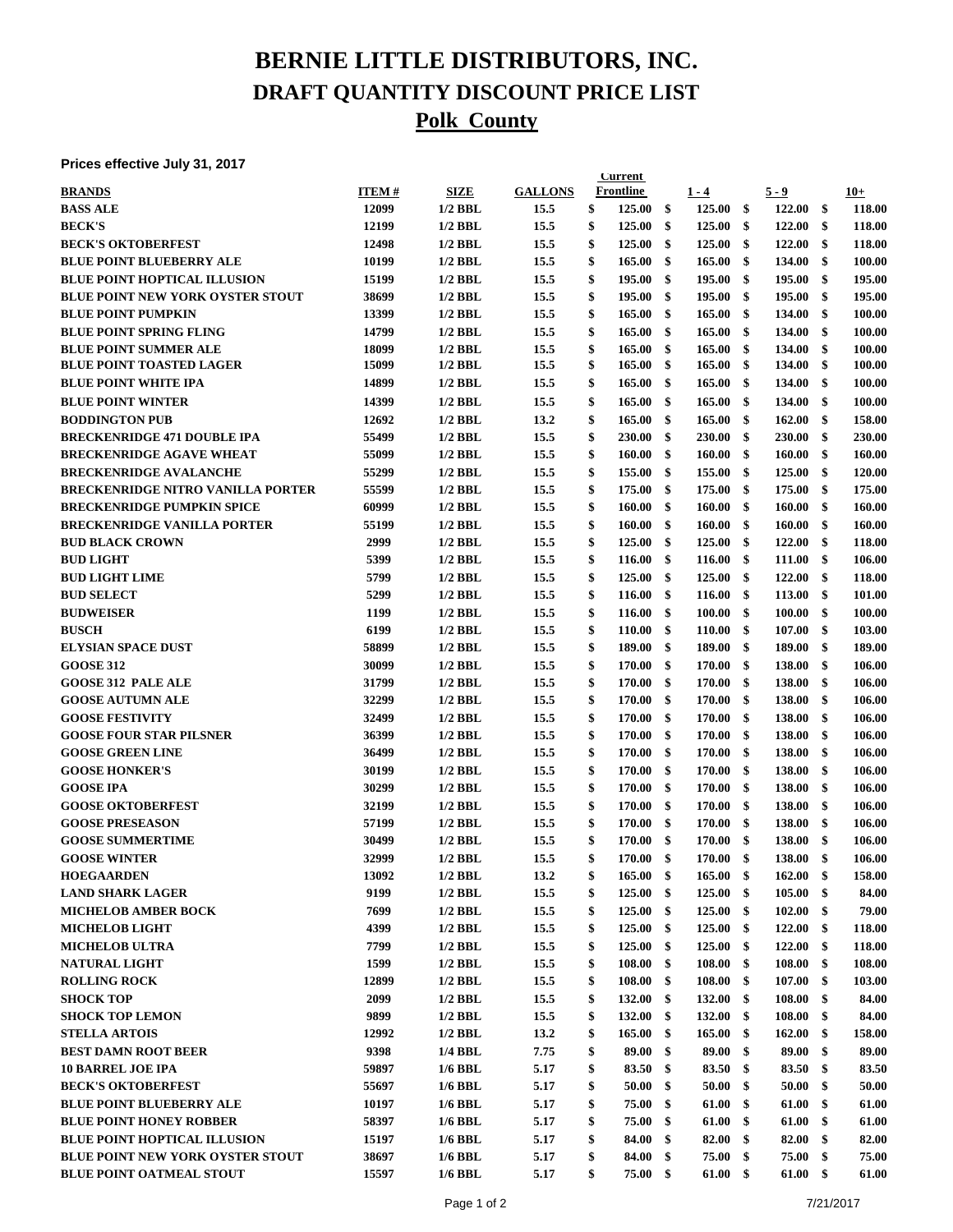|                                         | <b>Current</b> |             |                |    |           |    |               |                    |         |    |        |
|-----------------------------------------|----------------|-------------|----------------|----|-----------|----|---------------|--------------------|---------|----|--------|
| <b>BRANDS</b>                           | <b>ITEM#</b>   | <b>SIZE</b> | <b>GALLONS</b> |    | Frontline |    | $1 - 4$       |                    | $5 - 9$ |    | $10+$  |
| <b>BLUE POINT OKTOBERFEST</b>           | 13697          | $1/6$ BBL   | 5.17           | \$ | 75.00     | \$ | 61.00         | \$                 | 61.00   | \$ | 61.00  |
| <b>BLUE POINT PUMPKIN</b>               | 13597          | $1/6$ BBL   | 5.17           | \$ | 75.00     | \$ | 61.00         | \$                 | 61.00   | \$ | 61.00  |
| <b>BLUE POINT SPRING</b>                | 14798          | $1/6$ BBL   | 5.17           | \$ | 75.00     | \$ | 61.00         | \$                 | 61.00   | \$ | 61.00  |
| <b>BLUE POINT SUMMER ALE</b>            | 18097          | $1/6$ BBL   | 5.17           | \$ | 75.00     | \$ | 61.00         | \$                 | 61.00   | \$ | 61.00  |
| <b>BLUE POINT TOASTED LAGER</b>         | 15097          | $1/6$ BBL   | 5.17           | \$ | 75.00     | \$ | 59.00         | \$                 | 59.00   | \$ | 59.00  |
| <b>BLUE POINT WHITE IPA</b>             | 20597          | $1/6$ BBL   | 5.17           | \$ | 75.00     | \$ | 61.00         | \$                 | 61.00   | \$ | 61.00  |
| <b>BLUE POINT WINTER ALE</b>            | 14897          | 1/6 BBL     | 5.17           | \$ | 75.00     | \$ | 61.00         | \$                 | 61.00   | \$ | 61.00  |
| <b>BRECKENRIDGE 471 IPA</b>             | 55497          | $1/6$ BBL   | 5.17           | \$ | 100.00    | \$ | 100.00        | \$                 | 100.00  | \$ | 100.00 |
| <b>BRECKENRIDGE AGAVE WHEAT</b>         | 55097          | $1/6$ BBL   | 5.17           | \$ | 64.50     | \$ | 64.50         | \$                 | 64.50   | \$ | 64.50  |
| <b>BRECKENRIDGE AUTUMN ALE</b>          | 60897          | $1/6$ BBL   | 5.17           | \$ | 64.50     | \$ | 64.50         | \$                 | 64.50   | \$ | 64.50  |
| <b>BRECKENRIDGE AVALANCHE</b>           | 55297          | $1/6$ BBL   | 5.17           | \$ | 62.50     | \$ | 62.50         | \$                 | 62.50   | \$ | 62.50  |
| <b>BRECKENRIDGE MANGO MOSAIC</b>        | 55397          | $1/6$ BBL   | 5.17           | \$ | 64.50     | \$ | 64.50         | $\mathbf{\hat{s}}$ | 64.50   | \$ | 64.50  |
| <b>BRECKENRIDGE OPHELIA HOPPY WEHAT</b> | 57897          | $1/6$ BBL   | 5.17           | \$ | 64.50     | \$ | 64.55         | \$                 | 64.55   | \$ | 64.55  |
| <b>BRECKENRIDGE SUMMER PILS</b>         | 61397          | $1/6$ BBL   | 5.17           | \$ | 64.50     | \$ | 64.50         | \$                 | 64.50   | \$ | 64.50  |
| <b>BRECKENRIDGE VANILLA PORTER</b>      | 55197          | $1/6$ BBL   | 5.17           | \$ | 64.50     | \$ | 64.50         | \$                 | 64.50   | \$ | 64.50  |
| <b>BUD BLACK CROWN</b>                  | 2997           | $1/6$ BBL   | 5.17           | \$ | 52.00     | \$ | 52.00         | \$                 | 52.00   | \$ | 52.00  |
| <b>BUD LIGHT</b>                        | 5397           | $1/6$ BBL   | 5.17           | \$ | 46.00     | \$ | 46.00         | \$                 | 46.00   | \$ | 46.00  |
| <b>BUDWEISER</b>                        | 1197           | $1/6$ BBL   | 5.17           | \$ | 46.00     | \$ | 40.00         | \$                 | 40.00   | \$ | 40.00  |
| <b>ELYSIAN SPACE DUST</b>               | 58897          | $1/6$ BBL   | 5.17           | \$ | 85.50     | \$ | 85.50         | \$                 | 85.50   | \$ | 85.50  |
| <b>GOLDEN ROAD WOLF PUP</b>             | 60697          | $1/6$ BBL   | 5.17           | \$ | 87.50     | \$ | 87.50         | \$                 | 87.50   | \$ | 87.50  |
| <b>GOOSE 10 HILLS</b>                   | 31897          | $1/6$ BBL   | 5.17           | \$ | 75.00     | \$ | 59.00         | \$                 | 59.00   | \$ | 59.00  |
| <b>GOOSE 312</b>                        | 30097          | $1/6$ BBL   | 5.17           | \$ | 75.00     | \$ | 59.00         | \$                 | 59.00   | \$ | 59.00  |
| <b>GOOSE 312 PALE ALE</b>               | 31797          | $1/6$ BBL   | 5.17           | \$ | 75.00     | \$ | 59.00         | \$                 | 59.00   | \$ | 59.00  |
| <b>GOOSE AUTUMN ALE</b>                 | 32297          | $1/6$ BBL   | 5.17           | \$ | 75.00     | \$ | 59.00         | \$                 | 59.00   | \$ | 59.00  |
| <b>GOOSE FESTIVITY</b>                  | 32497          | $1/6$ BBL   | 5.17           | \$ | 75.00     | \$ | 59.00         | \$                 | 59.00   | \$ | 59.00  |
| <b>GOOSE FOUR STAR PILSNER</b>          | 36397          | $1/6$ BBL   | 5.17           | \$ | 75.00     | \$ | 59.00         | \$                 | 59.00   | \$ | 59.00  |
| <b>GOOSE GREEN LINE</b>                 | 36497          | $1/6$ BBL   | 5.17           | \$ | 75.00     | \$ | 59.00         | \$                 | 59.00   | \$ | 59.00  |
| <b>GOOSE HONKER'S</b>                   | 30197          | $1/6$ BBL   | 5.17           | \$ | 75.00     | \$ | 59.00         | \$                 | 59.00   | \$ | 59.00  |
| <b>GOOSE IPA</b>                        | 30297          | $1/6$ BBL   | 5.17           | \$ | 75.00     | \$ | 59.00         | \$                 | 59.00   | \$ | 59.00  |
| <b>GOOSE MATILDA</b>                    | 30697          | $1/6$ BBL   | 5.17           | \$ | 120.00    | \$ | <b>120.00</b> | \$                 | 120.00  | \$ | 120.00 |
| <b>GOOSE OKTOBERFEST</b>                | 32197          | $1/6$ BBL   | 5.17           | \$ | 75.00     | \$ | 59.00         | \$                 | 59.00   | \$ | 59.00  |
| <b>GOOSE PRESEASON</b>                  | 57197          | $1/6$ BBL   | 5.17           | \$ | 75.00     | \$ | 59.00         | \$                 | 59.00   | \$ | 59.00  |
| <b>GOOSE SOFIE</b>                      | 30997          | $1/6$ BBL   | 5.17           | \$ | 122.00    | \$ | 122.00        | \$                 | 122.00  | \$ | 122.00 |
| <b>GOOSE SUMMER ALE</b>                 | 31997          | $1/6$ BBL   | 5.17           | \$ | 75.00     | \$ | 59.00         | \$                 | 59.00   | \$ | 59.00  |
| <b>GOOSE SUMMERTIME</b>                 | 30497          | $1/6$ BBL   | 5.17           | \$ | 75.00     | \$ | 59.00         | \$                 | 59.00   | \$ | 59.00  |
| <b>GOOSE WINTER</b>                     | 32997          | $1/6$ BBL   | 5.17           | \$ | 75.00     | \$ | 59.00         | \$                 | 59.00   | \$ | 59.00  |
| <b>HOEGAARDEN</b>                       | 13097          | $1/6$ BBL   | 5.29           | \$ | 84.00     | \$ | 84.00         | \$                 | 84.00   | \$ | 84.00  |
| <b>LAND SHARK LAGER</b>                 | 9197           | $1/6$ BBL   | 5.17           | \$ | 52.00     | \$ | 43.00         | \$                 | 43.00   | \$ | 43.00  |
| <b>MICHELOB AMBER BOCK</b>              | 7697           | $1/6$ BBL   | 5.17           | \$ | 52.00     | \$ | 43.00         | \$                 | 43.00   | \$ | 43.00  |
| <b>MICHELOB ULTRA</b>                   | 7797           | $1/6$ BBL   | 5.17           | \$ | 52.00     | \$ | 52.00         | \$                 | 52.00   | \$ | 52.00  |
| <b>SHOCK TOP</b>                        | 2096           | $1/6$ BBL   | 5.17           | \$ | 55.00     | \$ | 44.00         | \$                 | 44.00   | \$ | 44.00  |
| <b>SHOCK TOP LEMON</b>                  | 9897           | $1/6$ BBL   | 5.17           | \$ | 55.00     | \$ | 46.00         | \$                 | 46.00   | \$ | 46.00  |
| <b>STELLA ARTOIS</b>                    | 12997          | $1/6$ BBL   | 5.17           | \$ | 77.00     | \$ | 77.00         | \$                 | 77.00   | \$ | 77.00  |
| <b>STELLA CIDRE</b>                     | 14096          | $1/6$ BBL   | 5.17           | \$ | 78.00     | \$ | 78.00         | \$                 | 78.00   | \$ | 78.00  |
|                                         |                |             |                |    |           |    |               |                    |         |    |        |

### **NOTES:**

**All draft sales require a \$30.00 deposit per barrel not included in these prices.**

**Quantities are limited to the distributor's inventory on hand.**

**The above brands may be mixed & matched basis to receive quantity discounts listed**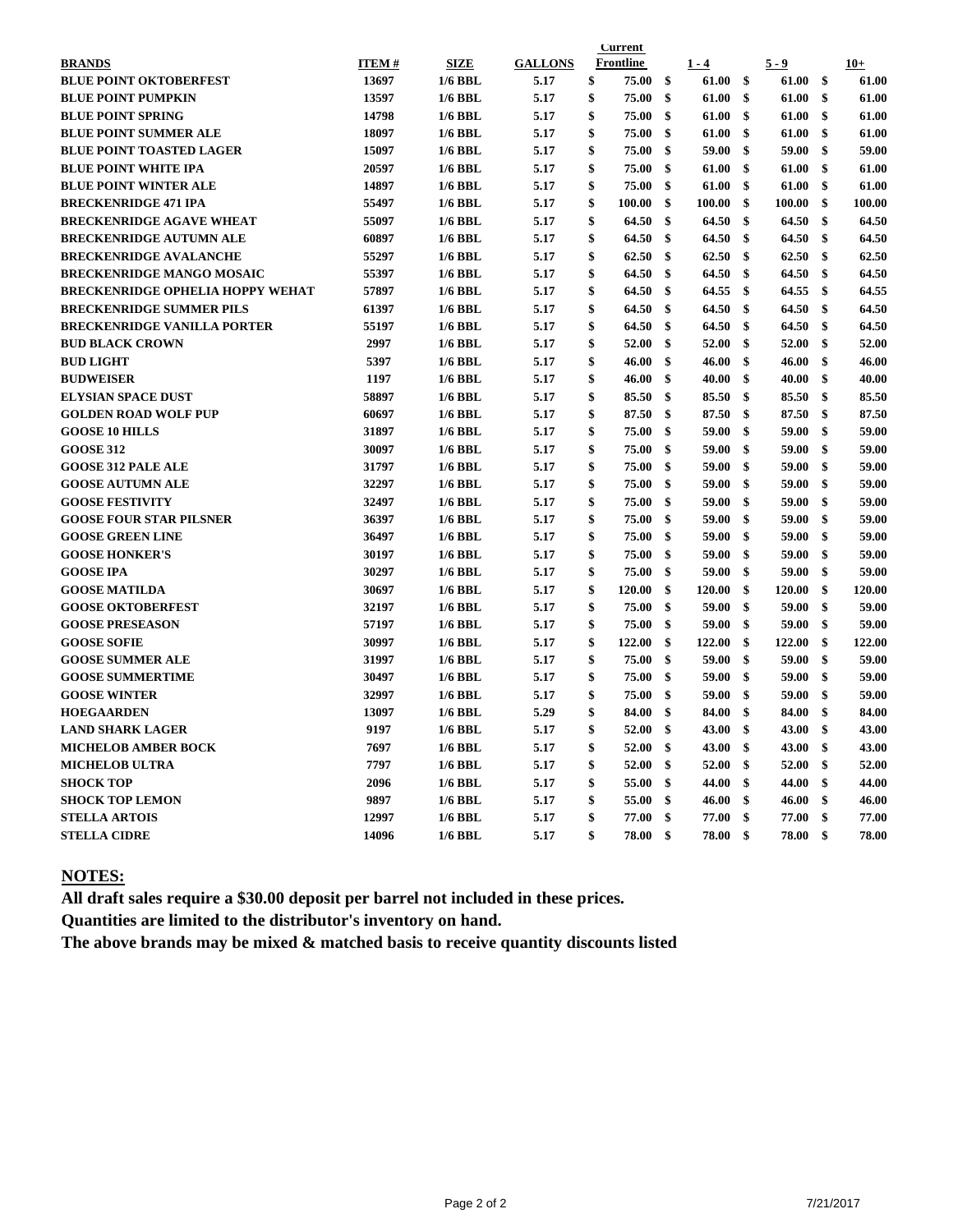## **BERNIE LITTLE DISTRIBUTORS, INC. DRAFT FRONTLINE PRICE LIST Polk County**

**Prices effective July 31, 2017**

|                                          |              |                |                | <b>FRONTLINE</b> |
|------------------------------------------|--------------|----------------|----------------|------------------|
| <b>BRANDS</b>                            | <b>ITEM#</b> | <b>SIZE</b>    | <b>GALLONS</b> | <b>PRICE</b>     |
| <b>10 BARREL JOE IPA</b>                 | 59897        | $1/6$ BBL      | 5.17           | \$<br>83.50      |
| <b>BASS ALE</b>                          | 12099        | $1/2$ BBL      | 15.5           | \$<br>125.00     |
| <b>BECK'S</b>                            | 12199        | $1/2$ BBL      | 15.5           | \$<br>125.00     |
| <b>BECK'S OKTOBERFEST</b>                | 12498        | $1/2$ BBL      | 15.5           | \$<br>125.00     |
| <b>BECK'S OKTOBERFEST</b>                | 55697        | $1/6$ BBL      | 5.17           | \$<br>50.00      |
| <b>BEST DAMN ROOT BEER</b>               | 9398         | 1/4 BBL        | 7.75           | \$<br>89.00      |
| <b>BLUE POINT BLUEBERRY ALE</b>          | 10199        | $1/2$ BBL      | 15.5           | \$<br>165.00     |
| <b>BLUE POINT BLUEBERRY ALE</b>          | 10197        | $1/6$ BBL      | 5.17           | \$<br>75.00      |
| <b>BLUE POINT HOPTICAL ILLUSION</b>      | 15199        | $1/2$ BBL      | 15.5           | \$<br>195.00     |
| <b>BLUE POINT NEW YORK OYSTER STOUT</b>  | 38699        | $1/2$ BBL      | 5.17           | \$<br>195.00     |
| <b>BLUE POINT NEW YORK OYSTER STOUT</b>  | 38697        | $1/6$ BBL      | 5.17           | \$<br>84.00      |
| <b>BLUE POINT OATMEAL STOUT</b>          | 15597        | $1/6$ BBL      | 5.17           | \$<br>75.00      |
| <b>BLUE POINT OKTOBERFEST</b>            | 13697        | $1/6$ BBL      | 5.17           | \$<br>75.00      |
| <b>BLUE POINT PUMPKIN</b>                | 13399        | $1/2$ BBL      | 15.5           | \$<br>165.00     |
| <b>BLUE POINT PUMPKIN</b>                | 13597        | $1/6$ BBL      | 5.17           | \$<br>78.00      |
| <b>BLUE POINT SPRING FLING</b>           | 14799        | $1/2$ BBL      | 15.5           | \$<br>165.00     |
| <b>BLUE POINT SUMMER ALE</b>             | 18099        | $1/2$ BBL      | 15.5           | \$<br>165.00     |
| <b>BLUE POINT SUMMER ALE</b>             | 18097        | $1/6$ BBL      | 5.17           | \$<br>75.00      |
| <b>BLUE POINT TOASTED LAGER</b>          | 15099        | $1/2$ BBL      | 15.5           | \$<br>165.00     |
| <b>BLUE POINT TOASTED LAGER</b>          | 15097        | $1/6$ BBL      | 5.17           | \$<br>75.00      |
| <b>BLUE POINT WHITE IPA</b>              | 14899        | $1/2$ BBL      | 5.17           | \$<br>165.00     |
| <b>BLUE POINT WHITE IPA</b>              | 20597        | $1/6$ BBL      | 5.17           | \$<br>75.00      |
| <b>BLUE POINT WINTER</b>                 | 14399        | $1/2$ BBL      | 15.5           | \$<br>165.00     |
| <b>BLUE POINT WINTER ALE</b>             | 14897        | $1/6$ BBL      | 5.17           | \$<br>75.00      |
| <b>BODDINGTON PUB</b>                    | 12692        | $1/2$ BBL      | 13.2           | \$<br>165.00     |
| <b>BRECKENRIDGE AGAVE WHEAT</b>          | 55099        | $1/2$ BBL      | 15.5           | \$<br>160.00     |
| <b>BRECKENRIDGE AGAVE WHEAT</b>          | 55097        | $1/6$ BBL      |                | \$<br>64.50      |
|                                          |              |                | 5.17           | \$               |
| <b>BRECKENRIDGE AVALANCHE</b>            | 55297        | $1/6$ BBL      | 5.17           | \$<br>64.50      |
| <b>BRECKENRIDGE 471 IPA</b>              | 55497        | $1/6$ BBL      | 5.17           | 100.00           |
| <b>BRECKENRIDGE MANGO MOSAIC</b>         | 55397        | $1/6$ BBL      | 5.17           | \$<br>64.50      |
| <b>BRECKENRIDGE NITRO VANILLA PORTER</b> | 55599        | $1/2$ BBL      | 15.5           | \$<br>175.00     |
| <b>BRECKENRIDGE VANILLA PORTER</b>       | 55199        | $1/2$ BBL      | 15.5           | \$<br>160.00     |
| <b>BRECKENRIDGE VANILLA PORTER</b>       | 55197        | $1/6$ BBL      | 5.17           | \$<br>64.50      |
| <b>BUD BLACK CROWN</b>                   | 2999         | $1/2$ BBL      | 15.5           | \$<br>125.00     |
| <b>BUD BLACK CROWN</b>                   | 2997         | $1/6$ BBL      | 5.17           | \$<br>52.00      |
| <b>BUD LIGHT</b>                         | 5399         | $1/2$ BBL      | 15.5           | \$<br>116.00     |
| <b>BUD LIGHT</b>                         | 5397         | $1/6$ BBL      | 5.17           | \$<br>46.00      |
| <b>BUD LIGHT LIME</b>                    | 5799         | $1/2$ BBL      | 15.5           | \$<br>125.00     |
| <b>BUD SELECT</b>                        | 5299         | $1/2$ BBL      | 15.5           | \$<br>116.00     |
| <b>BUDWEISER</b>                         | 1199         | $1/2$ BBL      | 15.5           | \$<br>116.00     |
| <b>BUDWEISER</b>                         | 1197         | 1/6 BBL        | 5.17           | 46.00            |
| <b>BUSCH</b>                             | 6199         | $1/2$ BBL      | 15.5           | \$<br>110.00     |
| <b>ELYSIAN SPACE DUST</b>                | 58899        | $1/2$ BBL      | 15.5           | \$<br>189.00     |
| <b>ELYSIAN SPACE DUST</b>                | 58897        | <b>1/6 BBL</b> | 5.17           | \$<br>85.50      |
| <b>GOLDEN ROAD WOLF PUP</b>              | 60697        | $1/6$ BBL      | 5.17           | \$<br>87.50      |
| <b>GOOSE 10 HILLS</b>                    | 31897        | <b>1/6 BBL</b> | 5.17           | \$<br>75.00      |
| <b>GOOSE 312</b>                         | 30099        | $1/2$ BBL      | 15.5           | \$<br>170.00     |
| <b>GOOSE 312</b>                         | 30097        | 1/6 BBL        | 5.17           | \$<br>75.00      |
| <b>GOOSE 312 PALE ALE</b>                | 31799        | $1/2$ BBL      | 15.5           | \$<br>170.00     |
| <b>GOOSE 312 PALE ALE</b>                | 31797        | $1/6$ BBL      | 5.17           | \$<br>75.00      |
| <b>GOOSE AUTUMN ALE</b>                  | 32299        | $1/2$ BBL      | 15.5           | \$<br>170.00     |
| <b>GOOSE AUTUMN ALE</b>                  | 32297        | $1/6$ BBL      | 5.17           | \$<br>75.00      |
| <b>GOOSE FESTIVITY</b>                   | 32499        | $1/2$ BBL      | 15.5           | \$<br>170.00     |
| <b>GOOSE FESTIVITY</b>                   | 32497        | $1/6$ BBL      | 5.17           | \$<br>75.00      |
| <b>GOOSE FOUR STAR PILSNER</b>           | 36399        | $1/2$ BBL      | 15.5           | \$<br>170.00     |
| <b>GOOSE FOUR STAR PILSNER</b>           | 36397        | 1/6 BBL        | 5.17           | \$<br>75.00      |
| <b>GOOSE GREEN LINE</b>                  | 36499        | $1/2$ BBL      | 15.5           | \$<br>170.00     |
| <b>GOOSE GREEN LINE</b>                  | 36497        | $1/6$ BBL      | 5.17           | \$<br>75.00      |
| <b>GOOSE HONKER'S</b>                    | 30199        | $1/2$ BBL      | 15.5           | \$<br>170.00     |
| <b>GOOSE HONKER'S</b>                    | 30197        | 1/6 BBL        | 5.17           | \$<br>75.00      |
|                                          |              |                |                |                  |